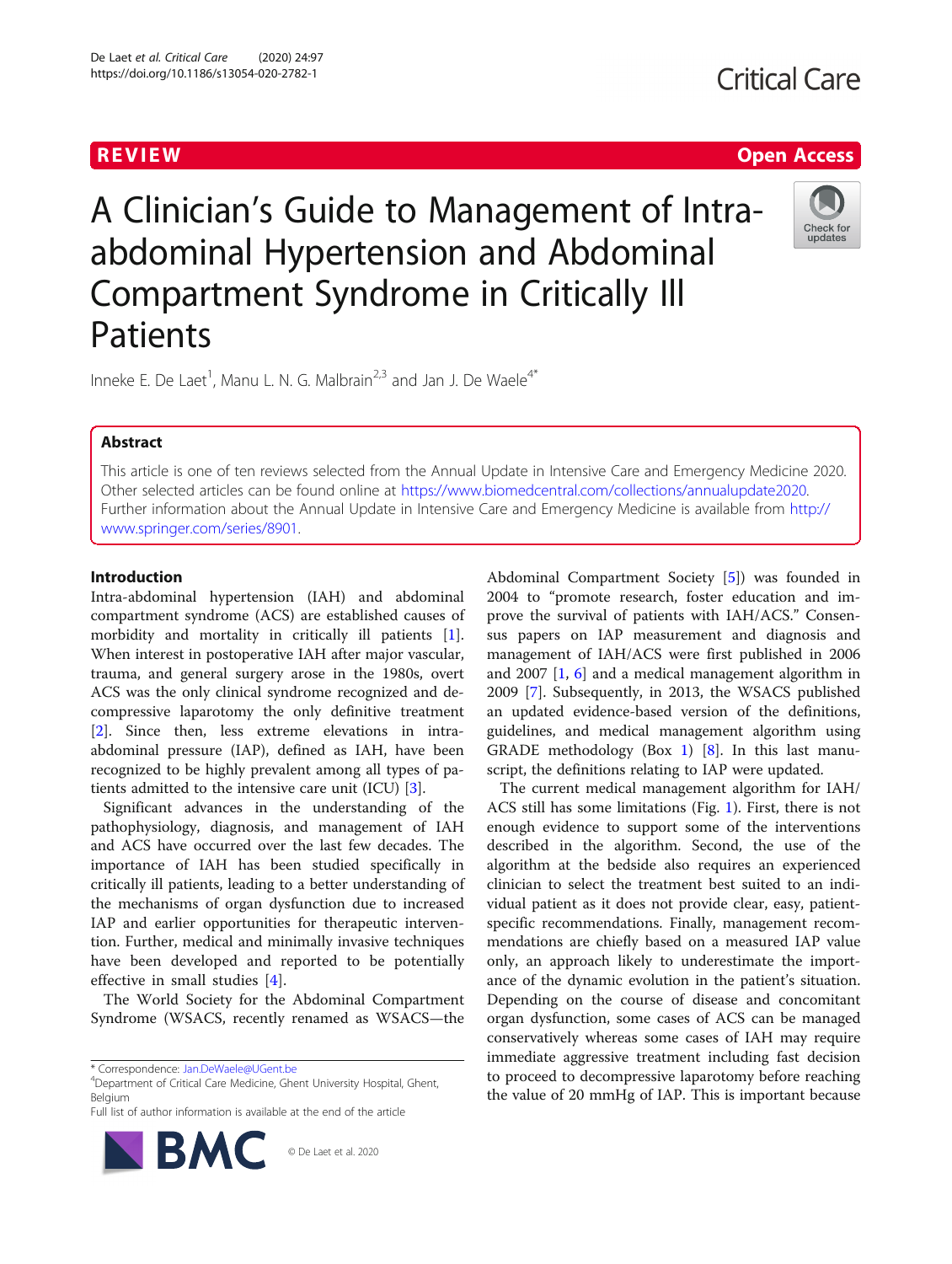<span id="page-1-0"></span>Box 1 Definitions Related to Intra-abdominal Pressure (IAP) According to the World Society for the Abdominal Compartment Syndrome (WSACS) 2013 Guidelines (Adapted from [[8\]](#page-7-0) Under the Terms of the Creative Commons Attribution Noncommercial License)

| No. | Definition                                                                                                                                                                                                                                     |
|-----|------------------------------------------------------------------------------------------------------------------------------------------------------------------------------------------------------------------------------------------------|
| 1.  | IAP is the steady-state pressure concealed within the abdominal cavity                                                                                                                                                                         |
| 2.  | The reference standard for intermittent IAP measurements is via the bladder with a maximal instillation volume of 25 ml of sterile saline                                                                                                      |
| 3.  | IAP should be expressed in mmHq and measured at end expiration in the supine position after ensuring that abdominal muscle contractions<br>are absent and with the transducer zeroed at the level of the midaxillary line                      |
| 4.  | IAP is approximately 5-7 mmHg in critically ill adults                                                                                                                                                                                         |
| 5.  | IAH is defined by a sustained or repeated pathological elevation in IAP $\geq$ 12 mmHg                                                                                                                                                         |
| 6.  | ACS is defined as a sustained IAP >20 mmHg (with or without an APP <60 mmHg) that is associated with new organ dysfunction/failure                                                                                                             |
| 7.  | IAH is graded as follows:                                                                                                                                                                                                                      |
|     | Grade I, IAP 12-15 mmHg                                                                                                                                                                                                                        |
|     | Grade II, IAP 16-20 mmHg                                                                                                                                                                                                                       |
|     | Grade III, IAP 21-25 mmHg                                                                                                                                                                                                                      |
|     | Grade IV, IAP >25 mmHg                                                                                                                                                                                                                         |
| 8.  | Primary IAH or ACS is a condition associated with injury or disease in the abdominal pelvic region that frequently requires early surgical or<br>interventional radiological intervention                                                      |
| 9.  | Secondary IAH or ACS refers to conditions that do not originate in the abdominopelvic region                                                                                                                                                   |
| 10. | Recurrent IAH or ACS refers to the condition in which IAH or ACS redevelops following previous surgical or medical treatment of primary<br>or secondary IAH or ACS                                                                             |
| 11. | $APP = MAP - IAP$                                                                                                                                                                                                                              |
| 12. | A polycompartment syndrome is a condition where two or more anatomical compartments have elevated compartmental pressures                                                                                                                      |
| 13. | Abdominal compliance is a measure of the ease of abdominal expansion, which is determined by the elasticity of the abdominal wall<br>and diaphragm. It should be expressed as the change in intra-abdominal volume per change in IAP           |
| 14. | The open abdomen is one that requires a temporary abdominal closure due to the skin and fascia not being closed after laparotomy                                                                                                               |
| 15. | Lateralization of the abdominal wall is the phenomenon where the musculature and fascia of the abdominal wall, most exemplified by<br>the rectus abdominis muscles and their enveloping fascia, move laterally away from the midline with time |
|     | ACS abdominal compartment syndrome, MAP mean arterial pressure, IAH intra-abdominal hypertension, APP abdominal perfusion pressure                                                                                                             |

use of decompressive laparotomy is associated with a number of potential complications (e.g., massive ventral hernia, enteric fistulae, and intra-abdominal sepsis), increased morbidity, and decreased quality of life, especially in younger patients [[9](#page-8-0)–[12](#page-8-0)].

The philosophy of the WSACS Guidelines has been to publish the best available evidence at the time of writing, with the hope that future research would necessitate ongoing revisions and updating of the Guidelines. The aim of this chapter is to provide the reader with a conceptual framework of how to translate the principles of the formal Consensus Guidelines into a practical approach at the bedside to manage a specific patient with IAH and ACS, taking into account patient physiology, current scientific evidence, and clinical experience.

#### Managing IAH and ACS: The Triangle Paradigm

It is important to understand that IAH, in contrast to ACS, is a continuum from (often) asymptomatic elevation of IAP to an immediately life-threatening situation (fulminant ACS), where dynamic evolution in both directions is possible. Therefore, it is difficult to identify triggers for interventions that may lead to complications (e.g., percutaneous drainage) or have adverse effects (e.g., sedation, muscle relaxation). Despite this, the optimal treatment choice for a specific patient with IAH/ ACS should take into account three critical elements: (1) the measured IAP value (or the degree/magnitude of IAP increase); (2) organ dysfunction characteristics (or the impact of increased IAP); and (3) nature and course of the underlying disease (Fig. [2\)](#page-3-0). Using this triangular treatment paradigm enables us to fully acknowledge the importance of the two other factors in addition to the measured IAP value.

# Intra-abdominal Pressure (Culprit)

Although the IAP value has always been considered the most important factor in managing IAH/ACS, it should always be viewed within its context. Factors that need to be considered in an individual patient include the IAP measurement strategy and the context in which IAP is measured, the expected baseline value of IAP, the evolution of IAP over time, and the duration of time that the patient has already been exposed to IAH.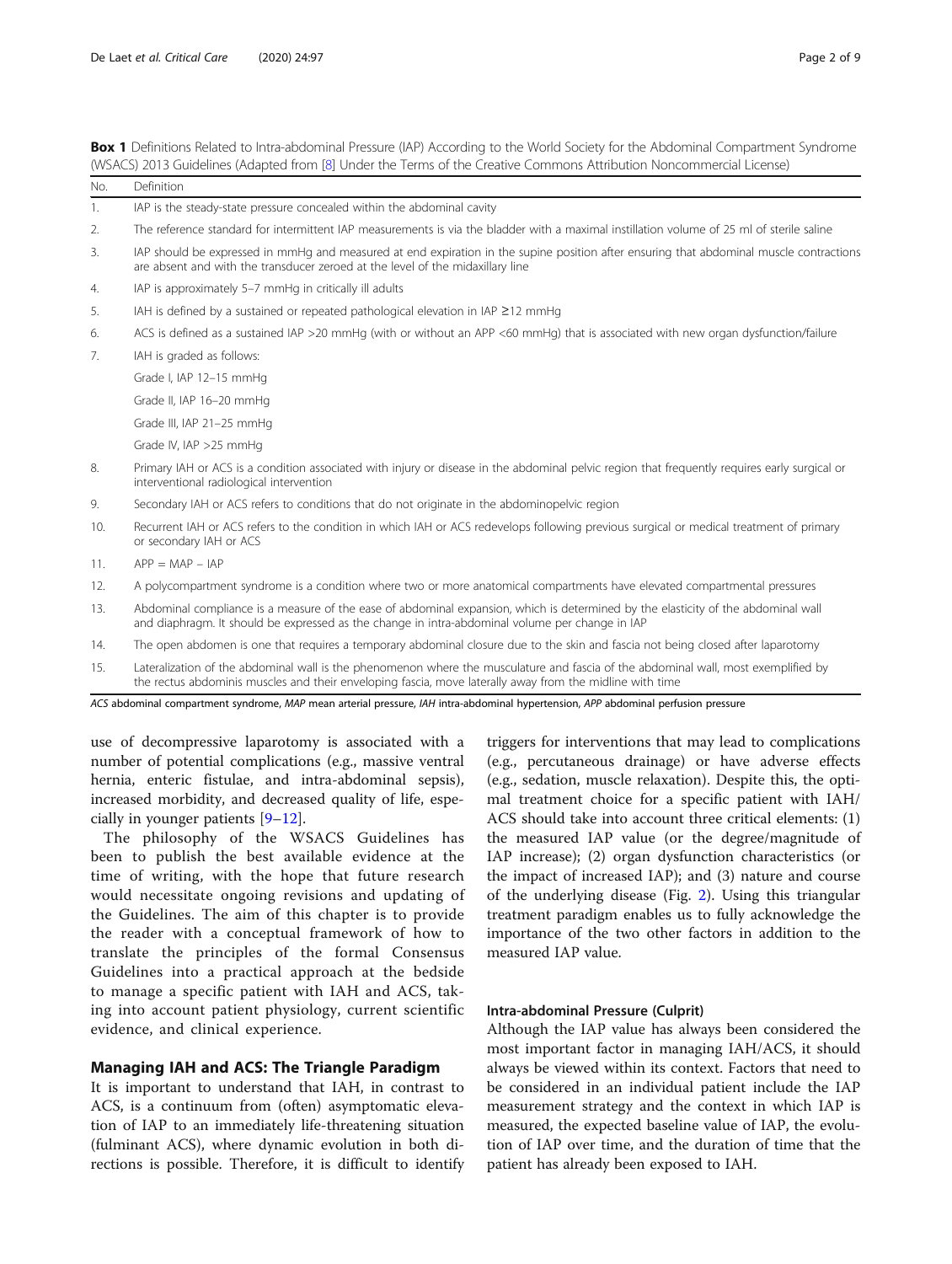<span id="page-2-0"></span>

## IAP Measurement and Interpretation

The reference standard for intermittent IAP measurement is via the bladder with a maximal instillation volume of 25 ml of sterile saline. IAP should be measured at endexpiration in the supine position after ensuring that abdominal muscle contractions are absent and with the transducer zeroed at the level where the midaxillary line crosses the iliac crest [[8\]](#page-7-0). This generally means that IAP measurement is most reliable in completely sedated, mechanically ventilated patients. However, many mechanically ventilated patients in the ICU are at some stage of a weaning process, exhibiting spontaneous breathing movements and possible patient-ventilator asynchrony and pain or distress. Similarly, critically ill patients who are not mechanically ventilated may be managed with noninvasive ventilation or exhibit respiratory failure, forced expiration, and pain or stress. All of the above processes may lead to abdominal wall muscle contraction and increased IAP that may not reflect an increase in intra-abdominal volume  $[13, 14]$  $[13, 14]$  $[13, 14]$  $[13, 14]$  $[13, 14]$ . Although there are no data as to whether increased IAP due to abdominal muscle activity in these groups of patients has the potential to cause organ dysfunction, it has been reported that in awake, non-critically ill patients without suspicion of IAH, IAP can be as high as 20 mmHg without causing discernible organ dysfunction  $[15]$  $[15]$ . The impact of high positive end-expiratory pressure (PEEP;  $>12$  cmH<sub>2</sub>O) on IAP is considered to be mild and adds 1–2 mmHg at most [\[16](#page-8-0)]. As deepening of sedation or using neuromuscular blocking agents may help to decrease IAP and control IAH for a limited period of time, it needs to be considered that deepening of sedation may have deleterious effects on hemodynamics. Switching from assisted to controlled mechanical ventilation may sometimes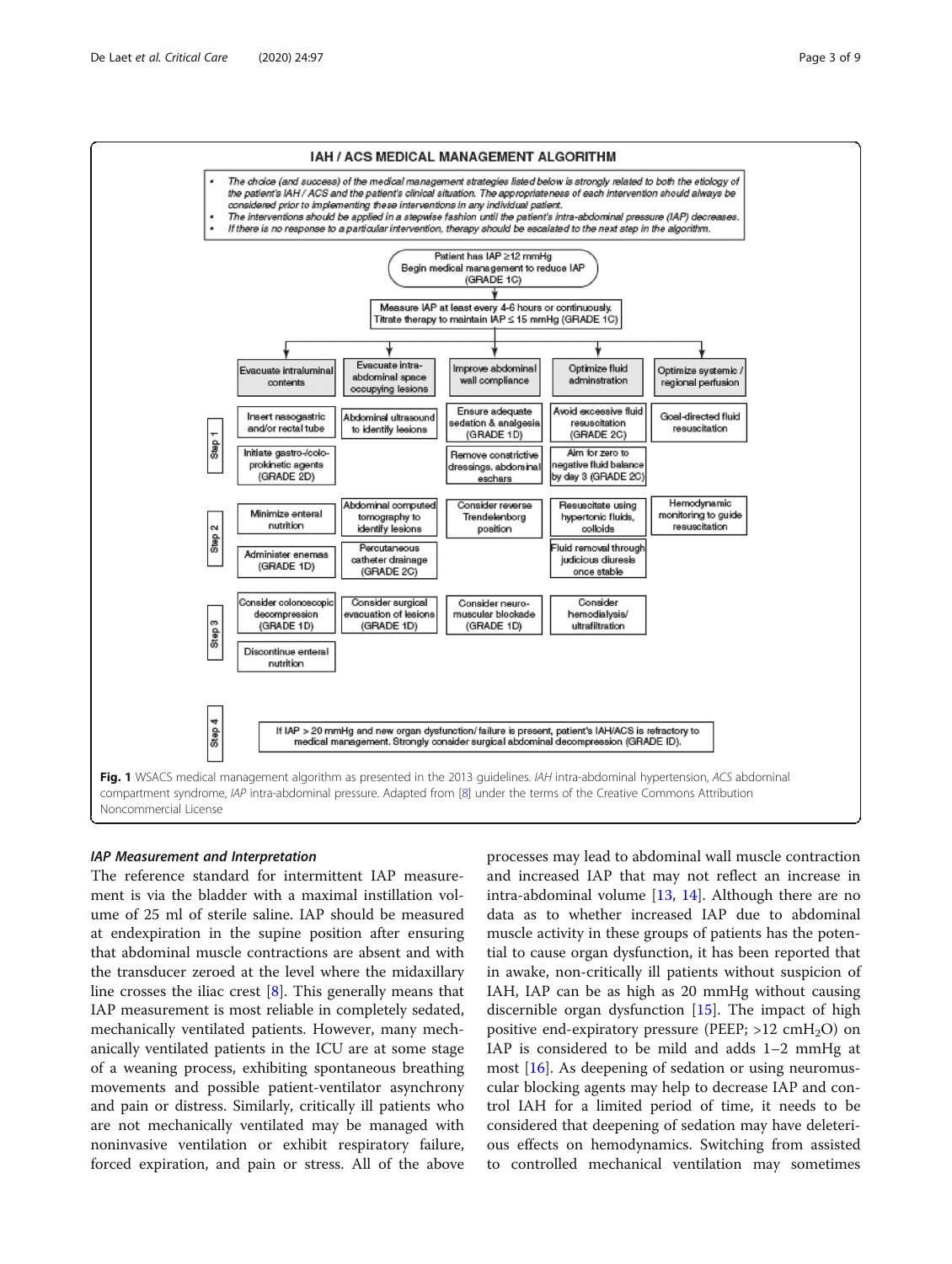<span id="page-3-0"></span>

result in a significant increase in intrathoracic pressure even with muscle relaxation and the expected positive effect on IAP will be negligible compared to its negative effects.

#### Baseline IAP Value and Dynamics

The baseline IAP may vary in individual patients. Obese patients in particular have higher baseline IAP values [[17\]](#page-8-0), which in some cases may be higher than the threshold for IAH. One review found that IAP in individuals with a normal weight was around 5–6 mmHg, whereas it was much higher in obese patients with values above 12 mmHg and even above 14 mmHg in morbid obesity [[16](#page-8-0)]. Other conditions associated with "physiologically" increased IAP include pregnancy [\[18\]](#page-8-0) and liver cirrhosis with ascites [[19](#page-8-0)]. Although this chronic IAP elevation may contribute to chronic forms of organ failure, including chronic kidney failure in patients with congestive heart disease and obesity [\[20\]](#page-8-0) or pseudotumor cerebri in patients with obesity  $[21]$ , slight increases from a higher starting value may have limited implications in critically ill patients. As such, an IAP of 16 mmHg may be insignificant if the baseline value was 13 mmHg, where it may cause organ injury if the baseline value was 6 mmHg. Unfortunately, the baseline IAP value is usually unknown and this effect is difficult to quantify.

#### Duration of IAH

In situations where exposure to IAH has already been prolonged (e.g., several days, in cases of delayed IAH diagnosis), organ dysfunction may not be reversible as quickly or fully as in more acute situations. We hypothesize that interventions aimed at lowering IAP are unlikely to have an immediate beneficial effect on organ function in this context, especially when IAH has caused or contributed to cellular organ injury (e.g., acute tubular necrosis). This highlights the importance of IAP monitoring in at-risk patients to avoid delayed diagnosis [\[22\]](#page-8-0). On the other hand, one measurement of elevated IAP does not constitute a definite diagnosis of IAH/ACS (as highlighted by the definitions in Box 1). Repetitive measurements are more likely to ascertain true IAP values and unmask potential measurement errors. Mild elevation of IAP, measured at one time point, is unlikely to cause organ dysfunction and seldom warrant immediate intervention, but should lead to repeated IAP measurement.

#### Organ (Dys)Function (Impact)

The second element of the triangle to consider is the resultant degree of organ dysfunction thought to be secondary to IAH and the rapidity with which it occurred. Many experimental studies have shown that subclinical organ injury develops at levels of IAP previously deemed to be safe (IAP between 12 and 15 mmHg), but as IAP increases, organ dysfunction will become more pronounced and a dose-dependent relationship between IAP and organ dysfunction has been demonstrated in many studies [\[23](#page-8-0)].

# Severity of Organ Dysfunction

One of the key features of ACS is organ dysfunction and the absence of organ dysfunction should raise doubts about the reliability of the measurement or the interpretation of the IAP value. The most extreme and urgent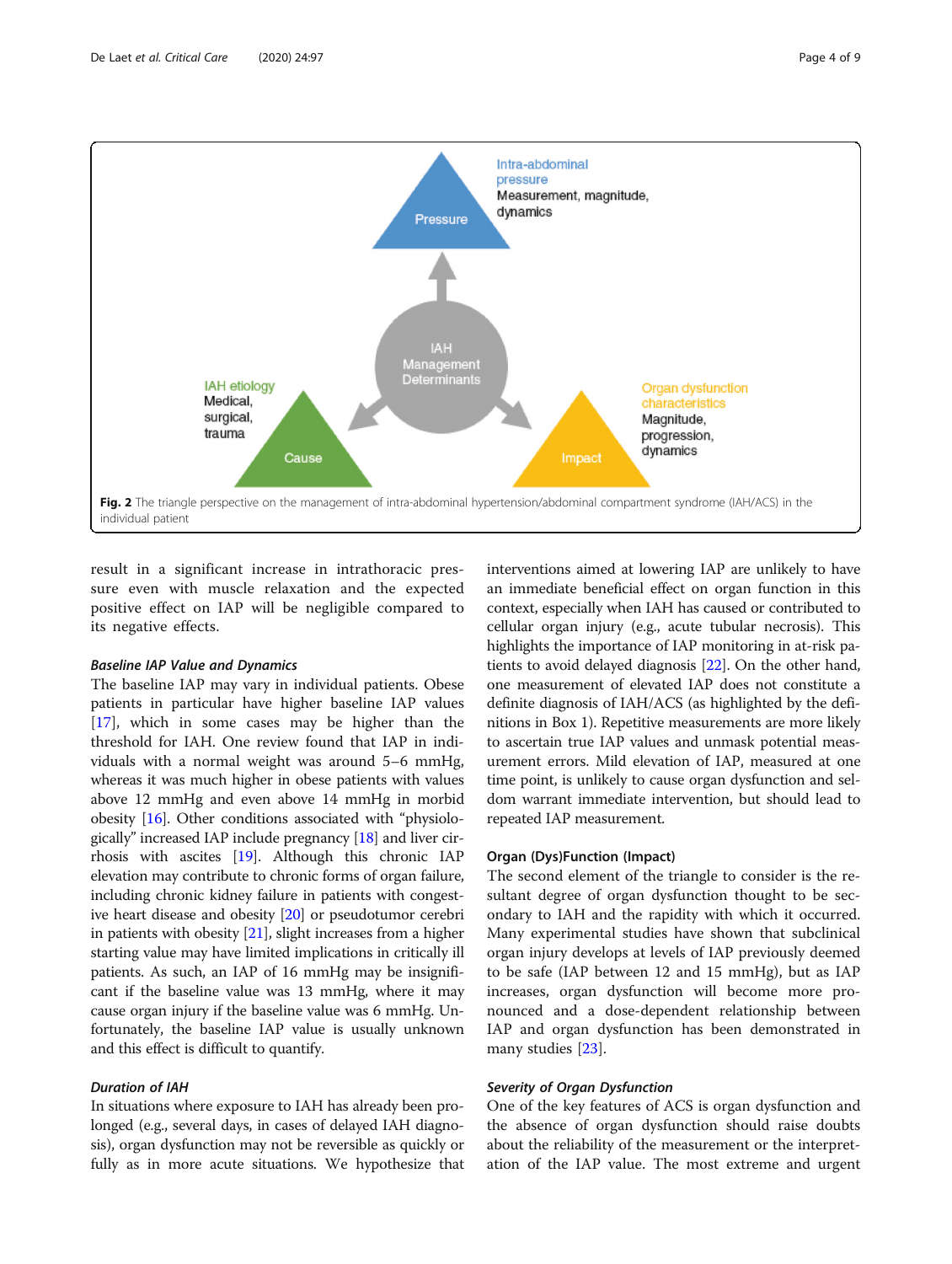form of organ dysfunction in patients with ACS is the inability to ventilate, which requires urgent action. Another very frequent form of IAH-induced organ dysfunction is IAH-induced acute kidney injury (AKI) [\[24](#page-8-0)]. There is extensive experimental evidence that AKI occurs at IAP levels as low as 12 mmHg [[25\]](#page-8-0). In patients with ACS, AKI is usually firmly established with anuria and need for renal replacement therapy (RRT) unless early intervention is used to prevent this [\[25](#page-8-0)]. Organ dysfunction is not limited to the respiratory or renal system and may include hemodynamic instability, metabolic failure, gastrointestinal failure, and even intracranial hypertension [[26](#page-8-0)]. Often multiple organ systems will fail, and the clinical picture can mimic many conditions (e.g., septic shock, hypovolemia) associated with multiple organ dysfunction syndrome (MODS). Compartment pressures can also be increased in more than one compartment and this has been referred to as the polycompartment syndrome [\[27\]](#page-8-0).

#### Organ Dysfunction Duration and Dynamics

The speed at which organ function deteriorates and the time-dependent relationship with the increase in IAP are important elements to consider. A sudden increase in intra-abdominal volume, causing a sudden increase in IAP with subsequent organ dysfunction, warrants more aggressive treatment than a situation where a condition frequently associated with MODS is diagnosed concurrently with IAH and organ dysfunction. Indeed, in many conditions that are associated with IAH, the pathophysiology of the underlying disease (e.g., severe trauma, severe acute pancreatitis, or burns) may cause severe organ dysfunction and the exact role of increased IAP superimposed on this "primary" organ injury may be difficult to estimate. Baseline organ dysfunction (i.e., before IAH was present) as well as dynamics between concurrent increase in IAP and deterioration of organ function may offer a clue.

#### Etiology of IAH/ACS (Cause)

The third element to consider in IAH management is the etiology of the elevated IAP, which allows selection of the best possible treatment option. The course of disease also needs to be considered. An initial increase in IAP up to 18 mmHg after elective abdominal hernia repair may be well tolerated [\[28](#page-8-0)] and could be just observed, whereas the same value of IAP in a patient with severe acute pancreatitis and shock still needing massive fluid resuscitation to preserve organ perfusion presents a high risk for developing ACS and needs immediate attention and measures (e.g., sedation, muscle relaxation) to control the IAP.

All reasonable attempts should be made to ascertain the underlying disease leading to elevated IAP before starting treatment. Knowledge of the patient's medical history and present condition and a full general and abdominal clinical examination usually offer the first clues. Directed imaging, such as ultrasound or computed tomography (CT), may also be necessary. A plethora of risk factors for IAH/ACS has been described, but they can be largely divided into three categories: increased intraabdominal volume, decreased abdominal compliance, and a combination of both [\[13\]](#page-8-0).

# Increased Intra-abdominal Volume

This can be caused by increased intraluminal or extraluminal volume within the abdominal cavity. The presence of increased intraluminal volume can be suspected based on the clinical circumstances and diagnosed with medical imaging techniques if indicated (e.g., gastric distention after gastroscopy due to gas insufflation, added colonic volume in Clostridium difficile colitis [\[29\]](#page-8-0), or severe constipation). Increased extraluminal volume may accumulate freely in the abdominal cavity or localized in abdominal collections. Free abdominal air, fluid, or blood can be diagnosed easily by bedside ultrasound and can be evacuated by percutaneous catheter drainage. Extraluminal abdominal collections are mostly associated with underlying abdominal diseases (e.g., pancreatitis, abdominal sepsis, or abdominal hematoma) and usually require abdominal ultrasound or CT imaging for accurate diagnosis and treatment. Tissue edema—often in a context of resuscitation or fluid overload—may be another cause of increased extraluminal volume, without any discernible collections. In rare cases, IAH/ACS may be caused by increased native solid organ volume (e.g., splenomegaly or in solid organ transplants [[30](#page-8-0)], e.g., in children receiving adult organs [\[31](#page-8-0)]).

#### Decreased Abdominal Wall Compliance

Abdominal wall compliance is a measure of the ease of abdominal expansion, which is determined by the elasticity of the abdominal wall and diaphragm [\[32](#page-8-0)]. When abdominal wall compliance is decreased, any increase in intra-abdominal volume is much more likely to produce a significant increase in IAP. Risk factors for decreased abdominal wall compliance can be divided into three categories, including those related to (1) body anthropomorphism and habitus (e.g., age, morbid obesity); (2) abdominal wall (e.g., burn eschars, rectus sheath hematoma, tight sutures or bandages, ventral hernia repair, prone positioning); and (3) comorbidities (e.g., capillary leak due to sepsis, burns, trauma, or pancreatitis) [\[33](#page-8-0)]. Large-volume fluid resuscitation, usually related to systemic inflammatory syndrome and biomediator activation, is one of the most important risk factors for the development of IAH/ ACS, due to its combined effects of increased intra-abdominal volume (both intraand extraluminal due to ascites formation, gut edema, and ileus) and decreased abdominal wall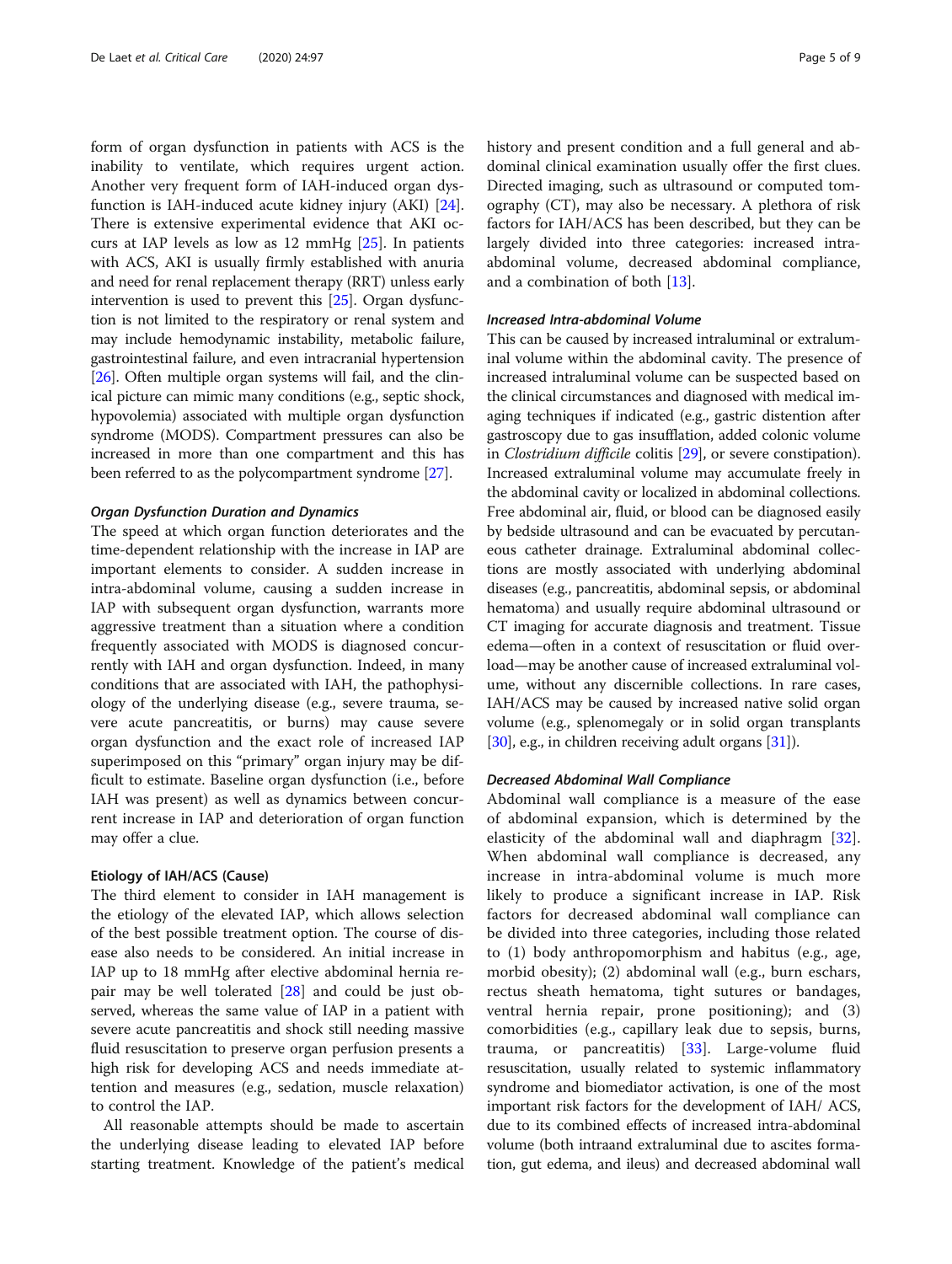compliance due to tissue edema of the abdominal wall. Respiratory cycle-related variations in IAP have been found to linearly increase with end-expiratory IAP and reflect abdominal wall compliance [\[34\]](#page-8-0).

### A Practical Approach Based on the IAH Triangle

The first two elements of the triangle (pressure and impact) will determine whether or not active attempts to decrease IAP should be considered, in what timeframe these attempts should produce a clinically relevant result, and what level or invasiveness (and possibility of complications) is required. The third element (cause) will determine which treatment option will most likely produce the desired result. At the bedside, three critical questions should be asked once IAH/ACS has been diagnosed (Fig. 3).

#### Is an Intervention Required?

Why intervene: The decision to intervene will be guided by the presence of organ dysfunction caused by a relevant increase in IAP in a patient who has been diagnosed with a condition that may be associated with IAH and in which an intervention is expected to have a beneficial impact on IAP as well as on organ function. The IAP value, the evolution of IAP over time, and the degree of organ dysfunction are the most important considerations. However, the measured IAP value should be interpreted carefully. If IAP is elevated in semiconscious or fully awake patients and organ function is normal or improving, techniques to reduce IAP are probably less warranted and may cause unnecessary complications. If IAP is normal after analgesia/sedation, IAH is unlikely to be a contributing factor to organ dysfunction. If IAP remains increased, an underlying cause of IAH is likely and additional diagnostic and/or therapeutic interventions are warranted.

#### How Urgent Is the Effect of the Intervention Required?

When to intervene: The urgency of an intervention in the setting of IAH/ACS depends on the measured IAP value, the rate of IAP increase, and the degree of organ dysfunction. In most situations, starting stepwise management should not be delayed and some situations require immediate invasive intervention. In general, in patients with primary ACS, intervention is more urgent than in patients with secondary ACS where the clinician has more time to intervene. If adequate oxygenation and/or ventilation cannot be maintained despite optimal ventilator settings, or circulation is severely compromised despite adequate fluid resuscitation and vasopressor support, immediate decompression may be required—irrespective of the other interventions. If organ function is slowly deteriorating along with a gradually increasing IAP, using a technique expected to have a slower effect on IAP may be considered,

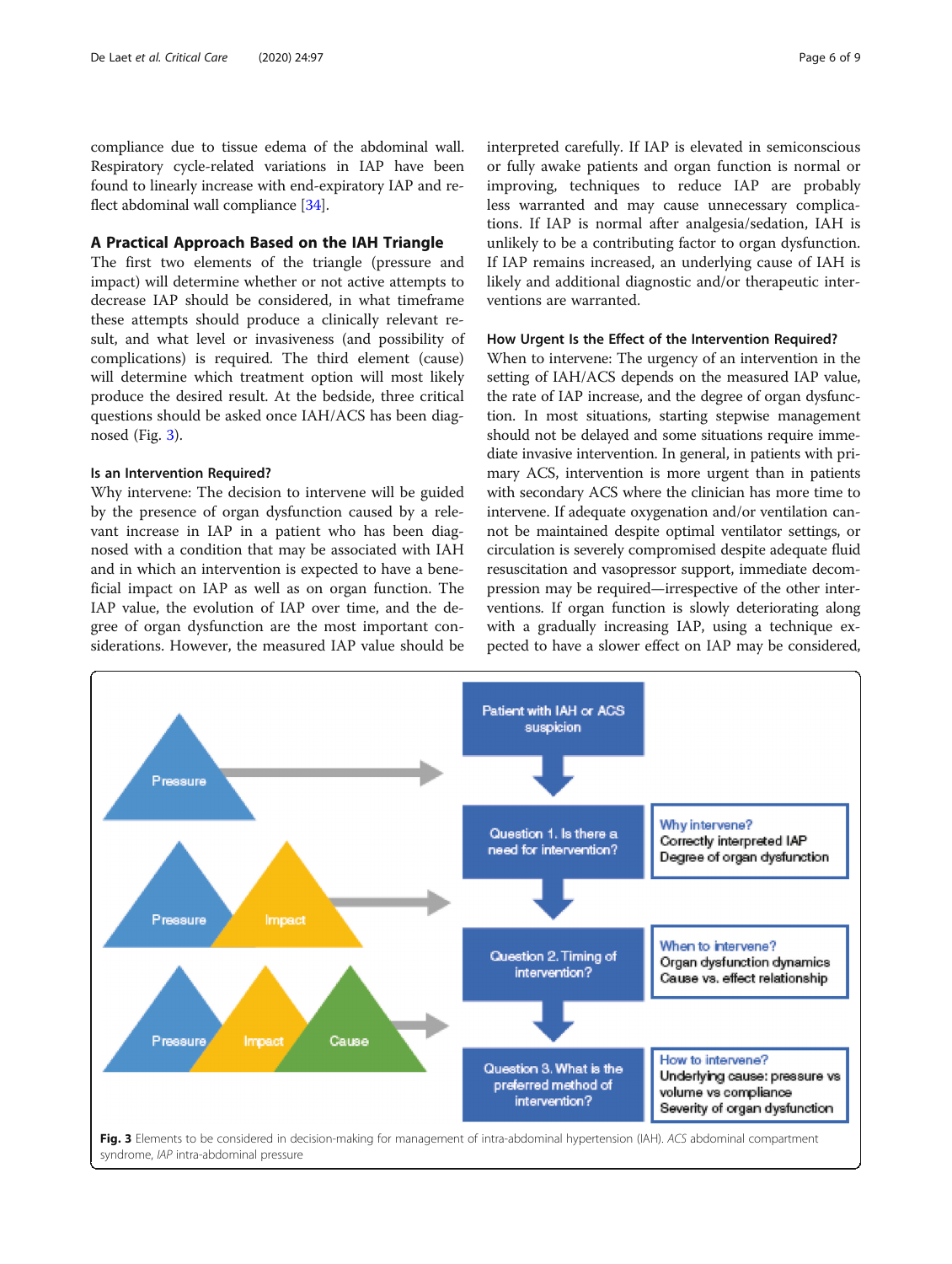if the potential for serious complications can be avoided by this strategy.

#### What Is the Best Method of Intervention?

How to intervene: The method of choice for treating IAH will be guided by both the cause that led to the IAH and the degree of organ dysfunction. Knowing the cause of IAH can help predict the effect of a specific intervention on IAP, both in magnitude and time to effect. The degree and dynamics of organ dysfunction should be considered to determine the desired decrease in IAP and the time allowed to achieve it. Many techniques to decrease IAP have been described and interventions may be aimed at lowering intra-abdominal volume (intra- or extraluminal volume), improving abdominal compliance, or both.

#### Reducing Intraluminal Volume

Evacuation of excess volume from the gastrointestinal tract can be accomplished by prokinetics and/or enemas. Decompression of the gastrointestinal tract by nasogastric and/or rectal tubes or endoscopic decompression can be performed quickly and safely, but only the most proximal and distal parts of the gastrointestinal tract are accessible for easy intervention [\[8](#page-7-0)], thereby limiting their expected effectiveness in some patients. IAH/ACS due to small bowel dilatation may be difficult to treat noninvasively. Even if surgery is not required for treatment of the underlying condition, decompressive laparotomy may be necessary, especially as the combination of abdominal visceral edema and increased IAP poses a significant risk for bacterial trans-location or even bowel ischemia [[35\]](#page-8-0).

#### Reducing Extraluminal Volume

Percutaneous catheter drainage can be used as a definitive treatment in some cases (e.g., ascites in liver cirrhosis [[36](#page-8-0)], burn patients with ACS [\[37\]](#page-8-0)), but can also be used as a temporary measure in cases where investigation of the underlying disease is ongoing but organ dysfunction requires urgent decompression (e.g., decompression of pneumoperitoneum before evaluation for gastrointestinal tract perforation  $[38]$  $[38]$  or after definitive treatment of the underlying condition to treat any residual IAH/ACS (e.g., evacuation of free abdominal blood after endovascular aortic reconstruction for ruptured aortic aneurysm). This is a direct challenge to the classical adage that a diagnosis of overt ACS equals the need for decompressive laparotomy while, even in extreme circumstances, the etiology of ACS should be considered. As an example, several cases of ACS due to acute massive pneumoperitoneum, successfully treated with needle decompression, have been published [[38](#page-8-0)].

#### Improving Abdominal Wall Compliance

Some conditions associated with impaired abdominal wall compliance can be easily corrected and enable fast and significant decrease in IAP. Burn eschars can be treated with escharotomy [[39\]](#page-8-0), tight bandages can be released, and body position can be changed [[13\]](#page-8-0). For other causes of decreased abdominal wall compliance, fast release is not possible or not desirable (e.g., release of a tight hernia repair). In these cases, other techniques to improve abdominal wall compliance can be attempted (such as analgesia and/or sedation  $[40]$  $[40]$  $[40]$ , neuromuscular blockers  $[41]$  $[41]$ , and changing body position  $[42]$  $[42]$ ) when indicated. Since small changes in intra-abdominal volumes can lead to significant changes in IAP in patients with decreased abdominal wall compliance, bedside ultrasound and removal of moderate amounts of ascites may offer relief of IAH/ACS, even if the main etiology of IAH is decreased abdominal wall compliance not amenable to nonsurgical treatment.

#### Decompressive Laparotomy

Decompressive laparotomy will decrease intra-abdominal volume in relation to the abdominal cavity and abdominal wall compliance and is as such the ultimate treatment for ACS. However, the consequences are considerable and even with improved open abdomen management techniques this should—based on current knowledge—only be reserved for treatment failures [[10](#page-8-0)–[12\]](#page-8-0). However, treatment failures should be identified swiftly when they occur and both the decision to proceed to decompressive laparotomy and the execution of that decision should not be delayed if the patient's condition warrants urgent intervention. The anesthesiologist and/or intensivist should be aware that decompressive laparotomy can be a severe ischemiareperfusion event, especially when IAP has been elevated for some time, and patients may require supportive measures to tolerate the intervention. After decompressive laparotomy, patients should still be treated according to the medical management principles, especially in terms of controlling fluid balance and improving abdominal compliance, in order to facilitate primary fascial closure. The success of this approach has been demonstrated by Cheatham et al. [\[43\]](#page-8-0). IAP should be monitored closely after decompressive laparotomy in order to prevent recurrent ACS [\[44\]](#page-8-0).

# Supportive Management of the Patient with IAH/ ACS

This chapter focuses on the treatment of IAH/ACS in terms of treatment aimed at reducing IAP. It is important to realize that the presence of IAH/ACS may lead to changes in general ICU management [[45](#page-8-0)]. Respiratory management is affected since studies have shown that higher ventilation pressures (both PEEP and plateau pressures) can be used safely in patients with increased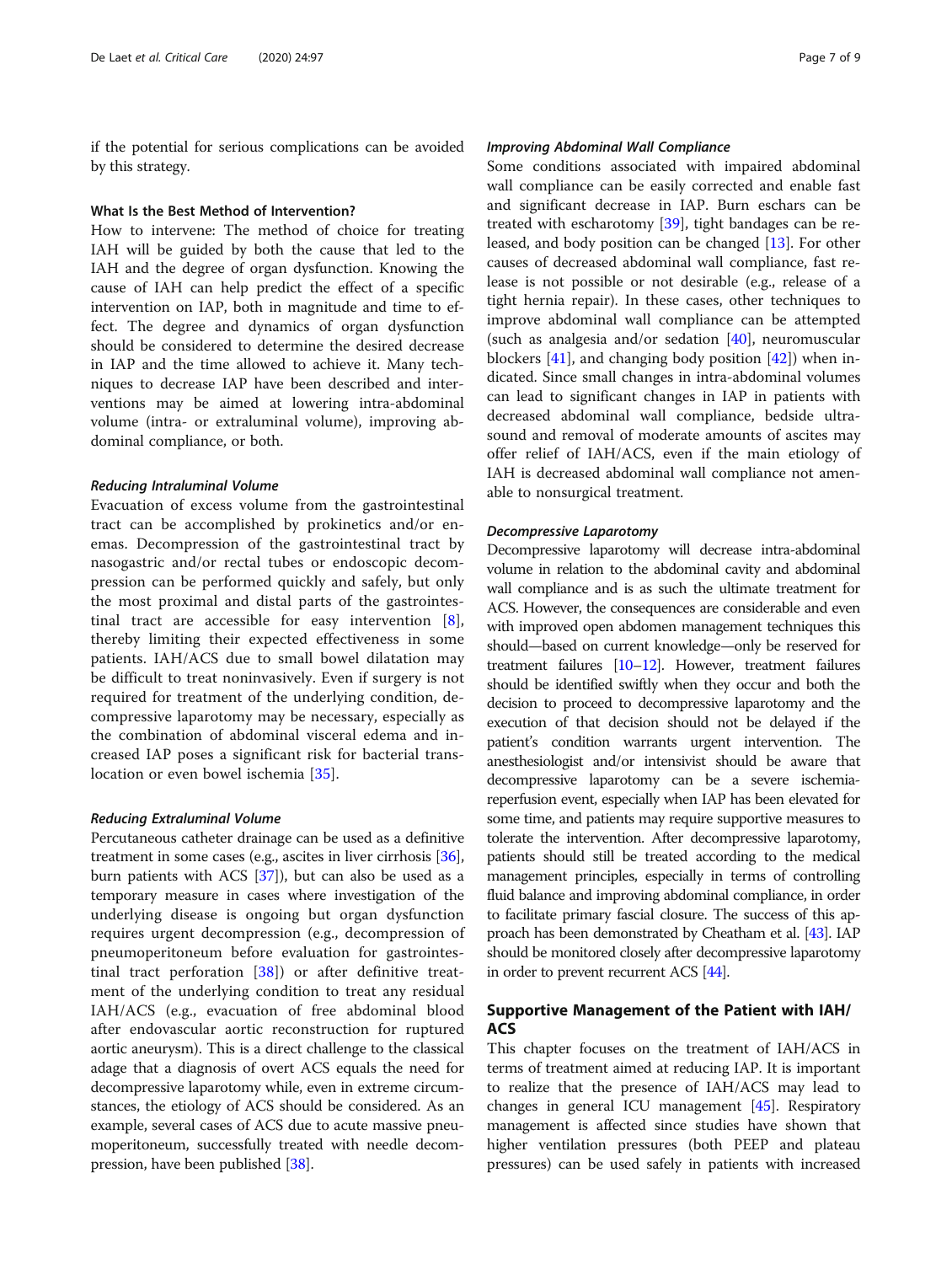<span id="page-7-0"></span>IAP and may be warranted in order to maintain alveolar recruitment [\[46\]](#page-8-0). Elevated IAP has profound effects on the cardiovascular system and the microcirculation; it changes normal values for hemodynamic monitoring and can mimic a state of fluid responsiveness [[47](#page-8-0)]. Administration of a fluid bolus may temporarily improve tissue perfusion although fluid resuscitation is a major risk factor for (progression of) IAH/ACS [[48](#page-8-0)]. Since IAH/ACS can have an impact on practically all organ systems, it should be a consideration in all aspects of supportive ICU management [[49](#page-8-0)], although a complete discussion on this topic is beyond the scope of this manuscript. Secondary IAH/ ACS is mainly an iatrogenic disease related to fluid overload after resuscitation; therefore, a more restrictive fluid management approach with limitation of fluid intake or fluid removal with diuretics or RRT with net ultrafiltration may have a beneficial effect on outcomes [\[50\]](#page-8-0).

#### Conclusion

In 2013, the WSACS published evidence-based guidelines on the definitions, diagnosis, and treatment of IAH and ACS. Even with the implementation of these guidelines, making bedside decisions regarding the management of individual patients with IAH/ACS remains difficult, because of the wide variety of conditions associated with IAH/ACS, the broad spectrum of associated organ dysfunction, and the large number of treatment options available to decrease IAP. In this chapter, we provide a clinical framework that provides insight into how to use the guidelines when managing a specific patient in daily practice. The key message is that treatment should not be based solely on the degree of IAH, but also on the severity and dynamics of organ dysfunction as well as the etiology of IAH/ACS.

In general, the higher the IAP, the faster and more pronounced the rise in IAP and the more severe or deteriorating the organ dysfunction, the prompter and more aggressive treatment of IAH that is warranted. Therefore, frequent re-evaluation, taking into account the progression of IAH and course of disease and organ dysfunction, is necessary. If the underlying cause is well controlled and general condition is improving, the further course of IAH can usually be observed before initiating aggressive treatment. If there is underlying ongoing inflammation and fluid resuscitation continues, it is unlikely that IAH will decrease and more aggressive measures should be considered early.

#### Acknowledgements

The authors would like to thank Drs. Bart De Keulenaer, Chialka Ejike, Adrian Regli, Annika Reintam, Andrew Kirkpatrick, and Derek Roberts for their contributions to this manuscript.

Dr Manu Malbrain is professor at the faculty of Medicine and Pharmacy at the Vrije Universiteit Brussels (VUB) and member of the Executive Committee of the Abdominal Compartment Society, formerly known as the World

Society of Abdominal Compartment Syndrome [\(https://www.wsacs.org/\)](https://www.wsacs.org/). He is founding President of WSACS and current Treasurer. He is co-founder of the International Fluid Academy (IFA). The IFA is integrated within the not-for-profit charitable organization iMERiT, International Medical Education and Research Initiative, under Belgian law. The content of the IFA website ([http://www.fluidacademy.org](http://www.fluidacademy.org/) ) is based on the philosophy of FOAM (Free Open Access Medical education – #FOAMed). The site recently received the HONcode quality label for medical education [\(https://www.healthonnet.org/](https://www.healthonnet.org/HONcode/Conduct.html?HONConduct519739) [HONcode/Conduct.html?HONConduct519739](https://www.healthonnet.org/HONcode/Conduct.html?HONConduct519739)).

#### Authors' contributions

JDW wrote concept and first draft. MLNGM and IDL reviewed and edited the manuscript. All authors read and approved the final manuscript.

#### Funding

Publication costs were funded by the authors.

#### Availability of data and materials Not applicable.

#### Ethics approval and consent to participate

Not applicable

# Consent for publication

Not applicable

#### Competing interests

MLNGM is a member of the medical advisory Board of Pulsion Medical Systems (now fully integrated in Getinge, Solna, Sweden) and Serenno Medical (Tel Aviv, Israel), consults for Baxter, Maltron, ConvaTec, Acelity, Spiegelberg and Holtech Medical. None of the remaining authors have any potential conflict of interest related to the main topic of this article.

#### Author details

<sup>1</sup>Intensive Care Unit and High Care Burn Unit, Ziekenhuis Netwerk Antwerpen, ZNA Stuivenberg, Antwerp, Belgium. <sup>2</sup>Department of Intensive Care Medicine, University Hospital Brussels (UZB), Jette, Belgium. <sup>3</sup>Faculty of Medicine and Pharmacy, Vrije Universiteit Brussel (VUB), Campus Jette, Jette, Belgium. <sup>4</sup> Department of Critical Care Medicine, Ghent University Hospital, Ghent, Belgium.

#### Published online: 24 March 2020

#### References

- Malbrain ML, Cheatham ML, Kirkpatrick A, et al. Results from the International conference of experts on intra-abdominal hypertension and abdominal compartment syndrome. I. Definitions. Intensive Care Med. 2006; 32:1722–32.
- 2. Kron IL, Harman PK, Nolan SP. The measurement of intra-abdominal pressure as a criterion for abdominal re-exploration. Ann Surg. 1984;199: 28–30.
- 3. Reintam Blaser A, Regli A, De Keulenaer B, et al. Incidence, risk factors, and outcomes of intra-abdominal hypertension in critically ill patients-a prospective multicenter study (IROI Study). Crit Care Med. 2019;47:535–42.
- De Keulenaer B, Regli A, De Laet I, Roberts D, Malbrain ML. What's new in medical management strategies for raised intra-abdominal pressure: evacuating intra-abdominal contents, improving abdominal wall compliance, pharmacotherapy, and continuous negative extraa-bdominal pressure. Anaesthesiol Intensive Ther. 2015;47:54–62.
- 5. De Waele JJ, Malbrain ML, Kirkpatrick AW. The abdominal compartment syndrome: evolving concepts and future directions. Crit Care. 2015;19:211.
- 6. Cheatham ML, Malbrain ML, Kirkpatrick A, et al. Results from the International conference of experts on intra-abdominal hypertension and abdominal compartment syndrome. II. Recommendations. Intensive Care Med. 2007;33:951–62.
- 7. Cheatham ML. Nonoperative management of intra-abdominal hypertension and abdominal compartment syndrome. World J Surg. 2009;33:1116–22.
- 8. Kirkpatrick AW, Roberts DJ, De Waele J, et al. Intra-abdominal hypertension and the abdominal compartment syndrome: updated consensus definitions and clinical practice guidelines from the World Society of the Abdominal Compartment Syndrome. Intensive Care Med. 2013;39:1190–206.